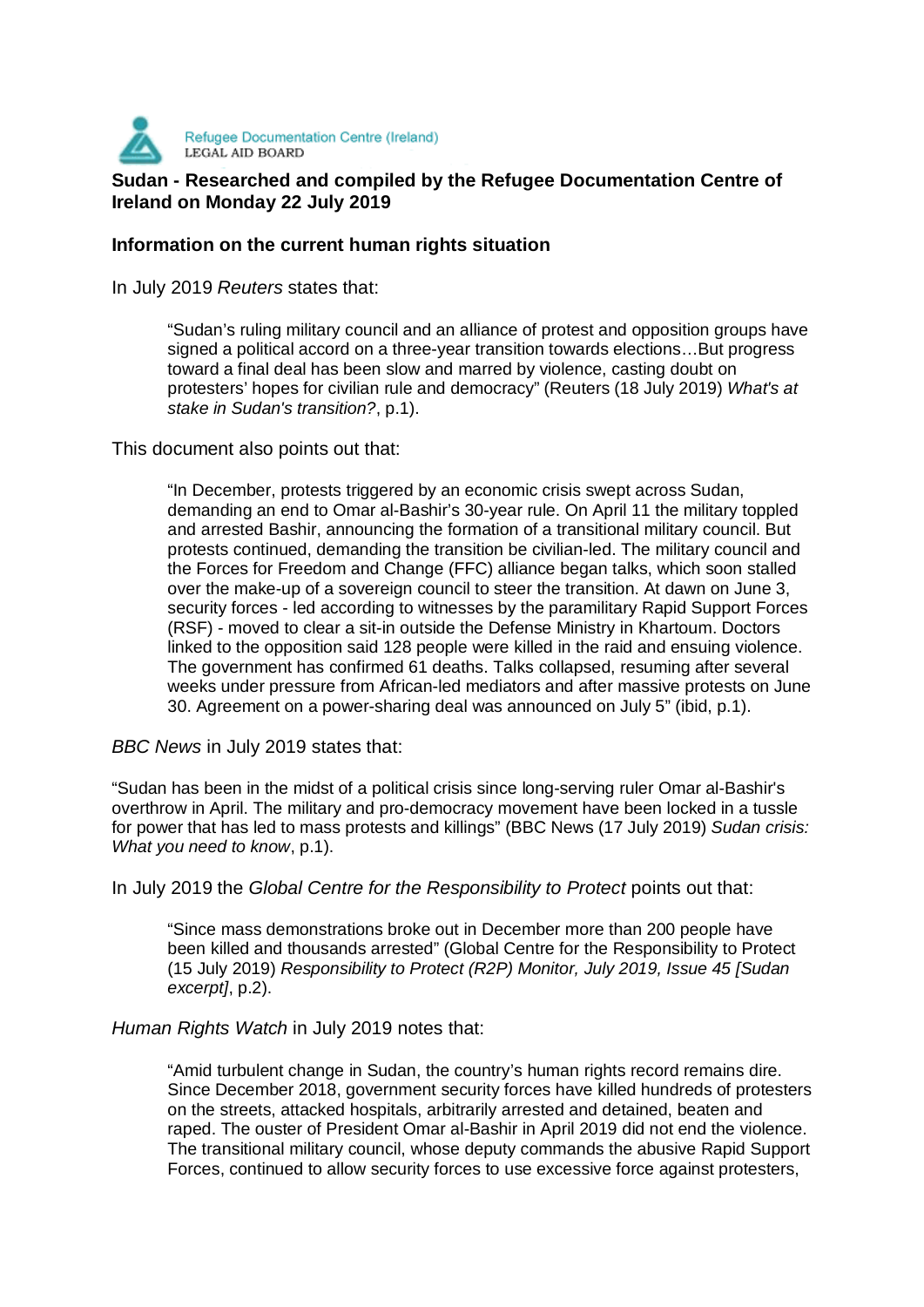killing well over 100 people and injuring hundreds more on June 3 alone. The military council is also blocking the internet, restricting reporting on incidents and coordination among aid agencies" (Human Rights Watch (9 July 2019) UN Rights Council Shamefully Silent on Sudan: International Investigation Needed).

A report issued in July 2019 by the Office of the United Nations High Commissioner for Human Rights notes that:

"…the UN High Commissioner for Human Rights Michelle Bachelet on Wednesday called on the Sudanese authorities to lift restrictions on the internet and launch proper independent investigations into all acts of violence and allegations of excessive use of force, including attacks on hospitals" (Office of the United Nations High Commissioner for Human Rights (3 July 2019) Bachelet urges Sudan to restore freedoms, investigate violations and move swiftly to civilian rule, p.1).

## Amnesty International in June 2019 states that:

"Since the bloody crackdown earlier this month, there has been an alarming regression on human rights. This includes an ongoing internet shutdown, attacks on the media and the refusal to allow opposition groups to organize public forums, as well as the continued dispersal of peaceful protestors using unnecessary and excessive force. This clampdown clearly points to the return of the repressive days associated with al-Bashir" (Amnesty International (28 June 2019) Sudan: Authorities must guarantee protestor safety).

A publication issued in June 2019 by Human Rights Watch states that:

"Sudanese protesters were hopeful that the ouster of former president Omar al-Bashir would signal a break from 30 years of abuses. They spent over four months protesting in the streets despite violence by government forces that killed over 100 civilians and subjected many to unfair detentions and ill-treatment" (Human Rights Watch (26 June 2019) In Sudan, Repression of Protests by Another Name).

## Human Rights Watch in June 2019 states:

"Security officials have also beaten, arbitrarily detained, and deported opposition figures, and national security officials detained activists and journalists and prevented groups from holding events in recent days. The whereabouts of many civilians who are believed to have been detained is still unknown and authorities have shut down the internet, making reporting and information sharing extremely difficult. The June 3 attack followed months of violence against peaceful democracy protests across Sudan. Since anti-government protests started in December 2018, government security forces beat and opened fire on protesters and bystanders and attacked doctors and hospitals, already killing over 100 people by the time al-Bashir stepped down on April 11. Government forces have also attacked protesters elsewhere in the country, including Darfur where the Rapid Support Forces continue to attack civilians, especially in the Jebel Mara area" (Human Rights Watch (24 June 2019) UN Human Rights Council Should Create Fact-Finding Group for Sudan).

A publication issued in June 2019 the Office of the United Nations High Commissioner for Human Rights states that:

"UN experts said today they were seriously concerned that Sudan was sliding into a "human rights abyss", urging the Human Rights Council to establish an independent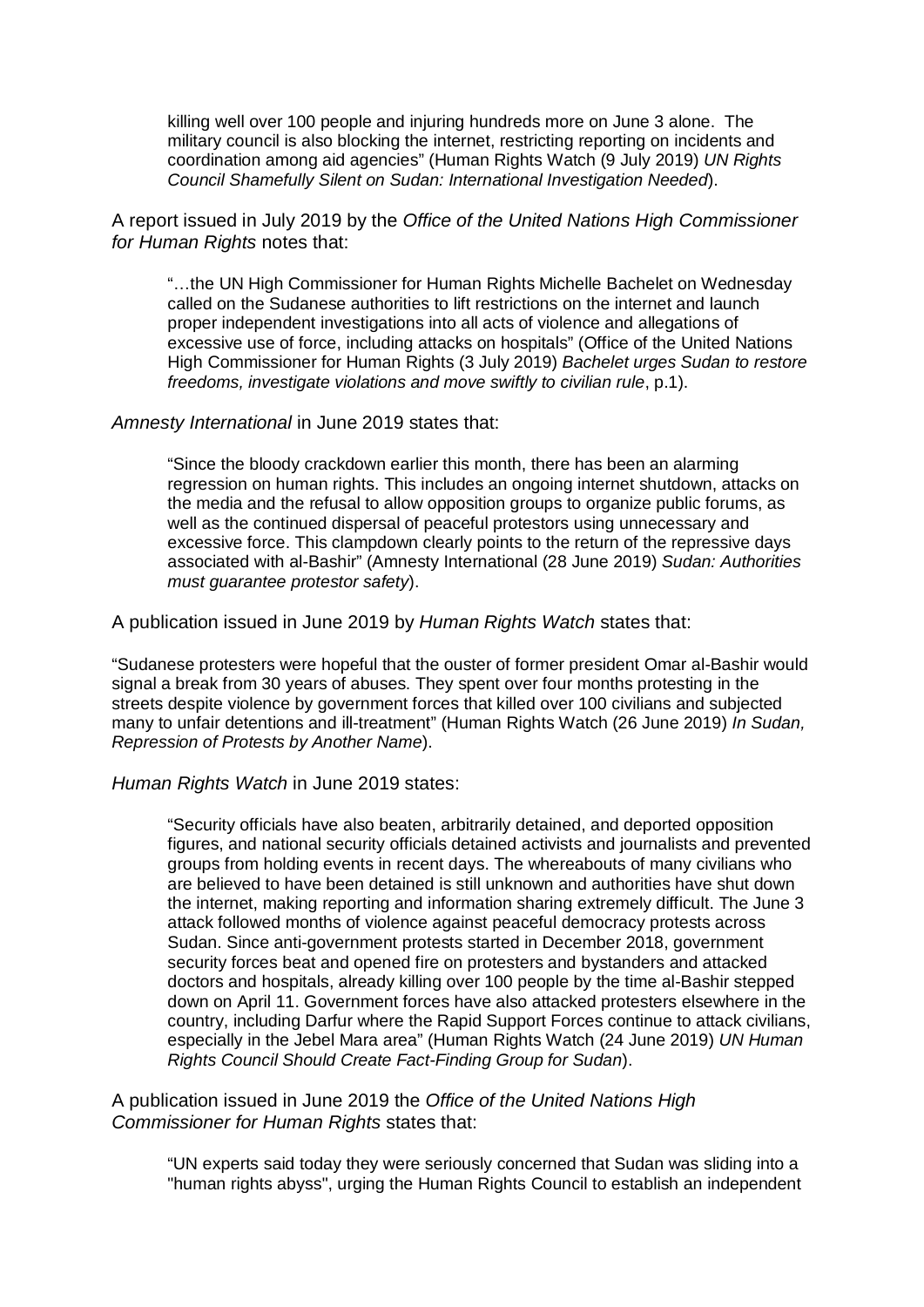investigation into violations against peaceful protesters since the start of the year. "Given the scale and seriousness of the reported human rights violations and the need to act quickly to prevent further escalation, we call on the Human Rights Council to establish an independent investigation into the human rights violations in Sudan and to actively monitor developments on the ground," said the experts appointed by the Human Rights Council in Geneva. The UN experts expressed alarm at reports of numerous deaths and injuries since 3 June 2019 as a result of the use of excessive force and violence by State Security Forces, and in particular the Rapid Support Forces, against peaceful demonstrators" (Office of the United Nations High Commissioner for Human Rights (12 June 2019) Sudan: UN human rights experts call for independent investigation into violations).

#### In June 2019 Amnesty International states that:

"The Sudanese people have been protesting since December 2018 when they took to the streets to express their anger over rising costs of living and the decline of political freedom. Their pressure worked and on 11 April, Sudan's military overthrew the National Congress Party (NCP) government, arresting President Omar al-Bashir and other senior party leaders. But while al-Bashir's 30-year rule has come to an end, the human rights situation in Sudan, which has deteriorated dramatically since the beginning of the protests, continues to worsen. Many of the protestors calling for peace, justice, rule of law and economic reforms have paid the price of change with their lives and liberty. Since 13 May, there have been reports of the Sudanese security forces brutally suppressing the protests by unlawfully killing protestors, beating them in the streets, and unlawfully detaining and subjecting them to torture and other ill-treatment. Security forces have stormed hospitals firing live ammunition and tear gas at patients and medical staff attempting to arrest injured protestors, in an outrageous violation of international law" (Amnesty International (12 June 2019) UN Human Rights Council Must Convene Special Session On Sudan, p.1).

#### This document also states that:

"Since 3 June, the situation has further drastically deteriorated, with media outlets widely reporting attacks on protestors with live ammunition, teargas, whips and sticks by the Rapid Support Forces (RSF) paramilitary officers across Sudan. According to the Central Committee of Medical Doctors, more than 100 people have been killed. The World Health Organization (WHO) Sudan reported that over 700 people were injured. The security forces tried to conceal their acts by dumping dead bodies weighted with bricks in the River Nile, 40 of which are reported to have floated back to the surface, according to the doctors' committee. At the same time, access to the internet has been blocked across Sudan since 3 June. Hundreds of people have been arrested and detained since 3 June.." (ibid, p.1).

#### In June 2019 the *International Crisis Group* states in a report that:

"On 3 June, Sudan's security forces launched a bloody crackdown on unarmed protesters in Khartoum, clearing a sit-in outside the country's military headquarters and bringing its political transition to a screeching halt. The horrific rampage left dozens dead and many more injured. State-affiliated militias now roam the streets of the capital and other major cities, with residents sheltering at home" (International Crisis Group (7 June 2019) Sudan: Stopping a Spiral into Civil War, p.1).

A report published in May 2019 by Amnesty International states that: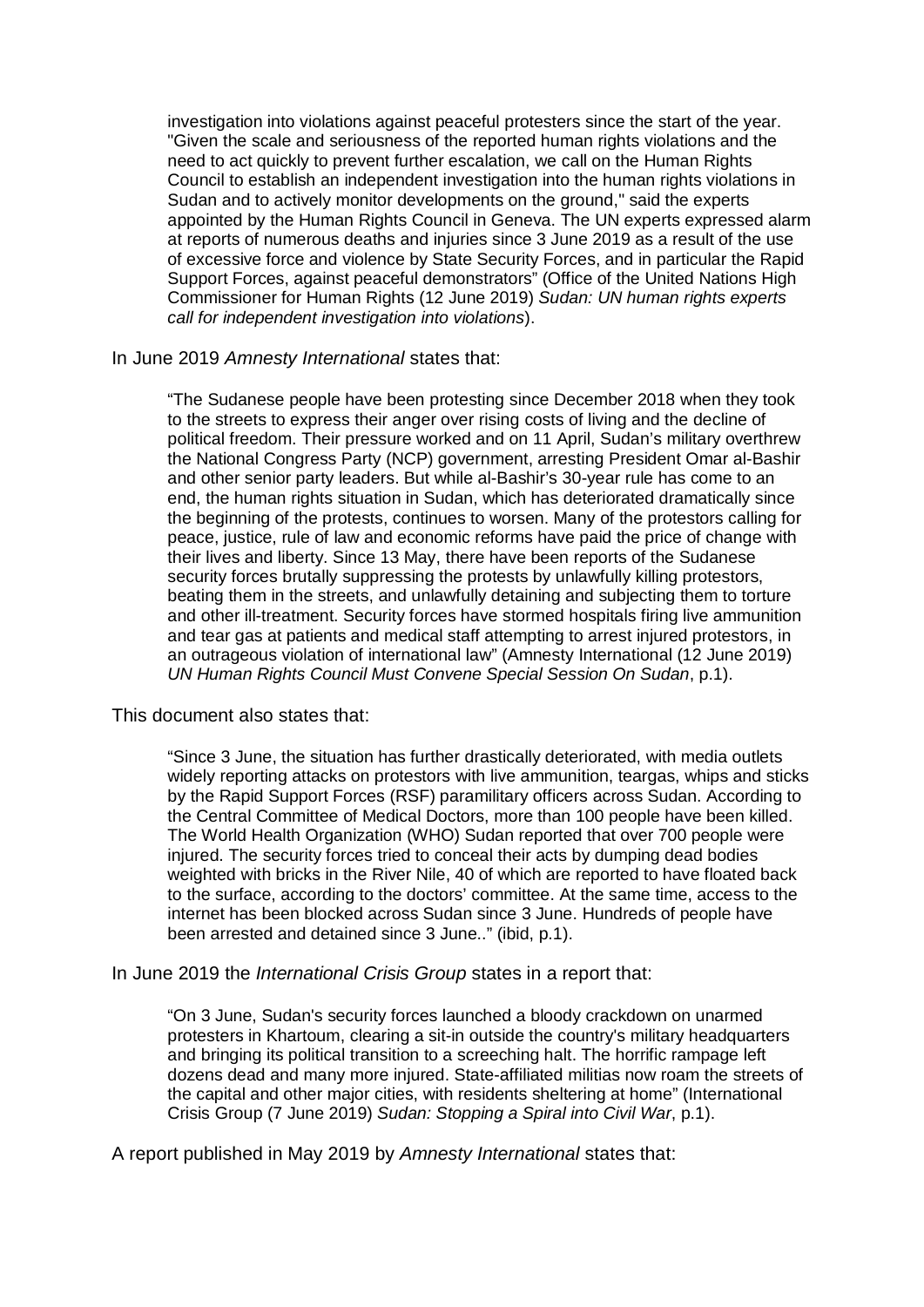"But while al-Bashir's 30-year rule has come to an end, the human rights situation in Sudan, which has deteriorated dramatically since the beginning of the protests, continues to worsen. Many of the protestors calling for peace, justice, rule of law and economic reforms have paid the price of change with their lives and liberty" (Amnesty International (10 May 2019) Sudan: 10 human rights priorities for the transition, p.1).

# **References**

Amnesty International (28 June 2019) Sudan: Authorities must guarantee protestor safety

**https://www.amnesty.org/en/latest/news/2019/06/sudan-authorities-mustguarantee-protestor-safety/** Accessed Monday 22 July 2019

Amnesty International (12 June 2019) UN Human Rights Council Must Convene Special Session On Sudan https://www.amnesty.org/download/Documents/IOR4005202019ENGLISH.PDF Accessed Monday 22 July 2019

Amnesty International (10 May 2019) Sudan: 10 human rights priorities for the transition **https://www.amnesty.org/en/latest/news/2019/05/sudan-10-human-rightspriorities-for-the-transition/** Accessed Monday 22 July 2019

BBC News (17 July 2019) Sudan crisis: What you need to know **https://www.bbc.com/news/world-africa-48511226** Accessed Monday 22 July 2019

Global Centre for the Responsibility to Protect (15 July 2019) Responsibility to Protect (R2P) Monitor, July 2019, Issue 45 [Sudan excerpt] **http://www.ein.org.uk/members/country-report/responsibility-protect-r2pmonitor-july-2019-issue-45-sudan-excerpt**

This is a subscription database Accessed Monday 22 July 2019

Human Rights Watch (9 July 2019) UN Rights Council Shamefully Silent on Sudan: International Investigation Needed https://www.hrw.org/news/2019/07/09/un-rights-council-shamefully-silent-sudaninternational-investigation-needed Accessed Monday 22 July 2019

Human Rights Watch (26 June 2019) In Sudan, Repression of Protests by Another Name https://www.hrw.org/news/2019/06/26/sudan-repression-protests-another-name Accessed Monday 22 July 2019

Human Rights Watch (24 June 2019) UN Human Rights Council Should Create Fact-Finding Group for Sudan https://www.hrw.org/news/2019/06/24/un-human-rights-council-should-create-factfinding-group-sudan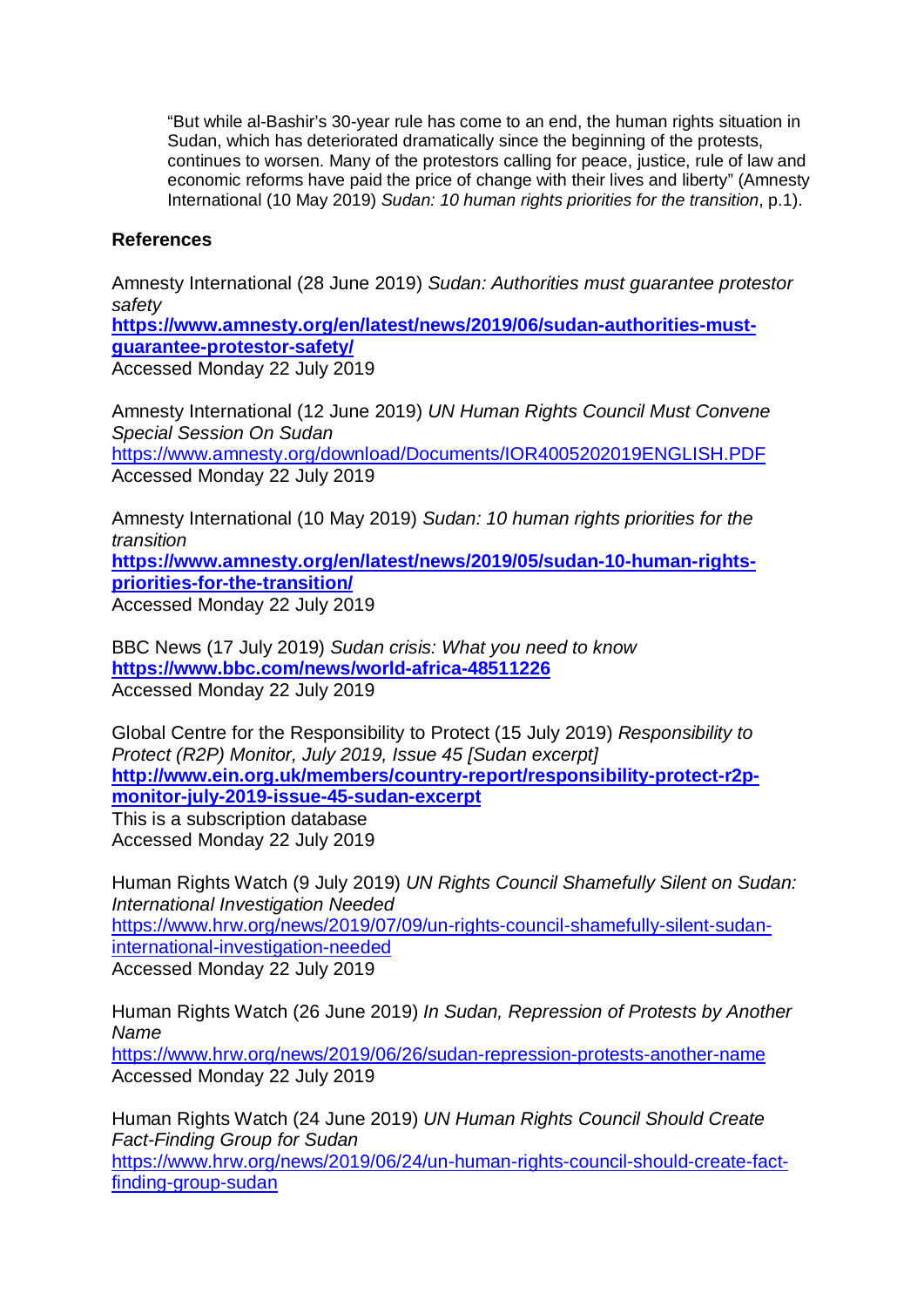Accessed Monday 22 July 2019

International Crisis Group (7 June 2019) Sudan: Stopping a Spiral into Civil War http://www.ein.org.uk/print/members/country-report/sudan-stopping-spiral-civil-war This is a subscription database Accessed Monday 22 July 2019

Office of the United Nations High Commissioner for Human Rights (3 July 2019) Bachelet urges Sudan to restore freedoms, investigate violations and move swiftly to civilian rule http://www.ein.org.uk/members/country-report/bachelet-urges-sudan-restorefreedoms-investigate-violations-and-move-swiftly This is a subscription database Accessed Monday 22 July 2019

Office of the United Nations High Commissioner for Human Rights (12 June 2019) Sudan: UN human rights experts call for independent investigation into violations http://www.ein.org.uk/members/country-report/sudan-un-human-rights-experts-callindependent-investigation-violations This is a subscription database

Accessed Monday 22 July 2019

Reuters (18 July 2019) What's at stake in Sudan's transition? https://www.reuters.com/article/us-sudan-politics-explainer/whats-at-stake-insudans-transition-idUSKCN1UD289 Accessed Monday 22 July 2019

This response was prepared after researching publicly accessible information currently available to the Refugee Documentation Centre within time constraints. This response is not and does not purport to be conclusive as to the merit of any particular claim to refugee status or asylum. Please read in full all documents referred to.

# **Sources Consulted**

Amnesty International BBC News/Monitoring Electronic Immigration Network European Country of Origin Information Network Freedom House **Google** Human Rights Watch Immigration and Refugee Board of Canada Internal Displacement Monitoring Centre International Crisis Group IRIN News Lexis Nexis Minority Rights Group International Online Newspapers Refugee Documentation Centre E-Library